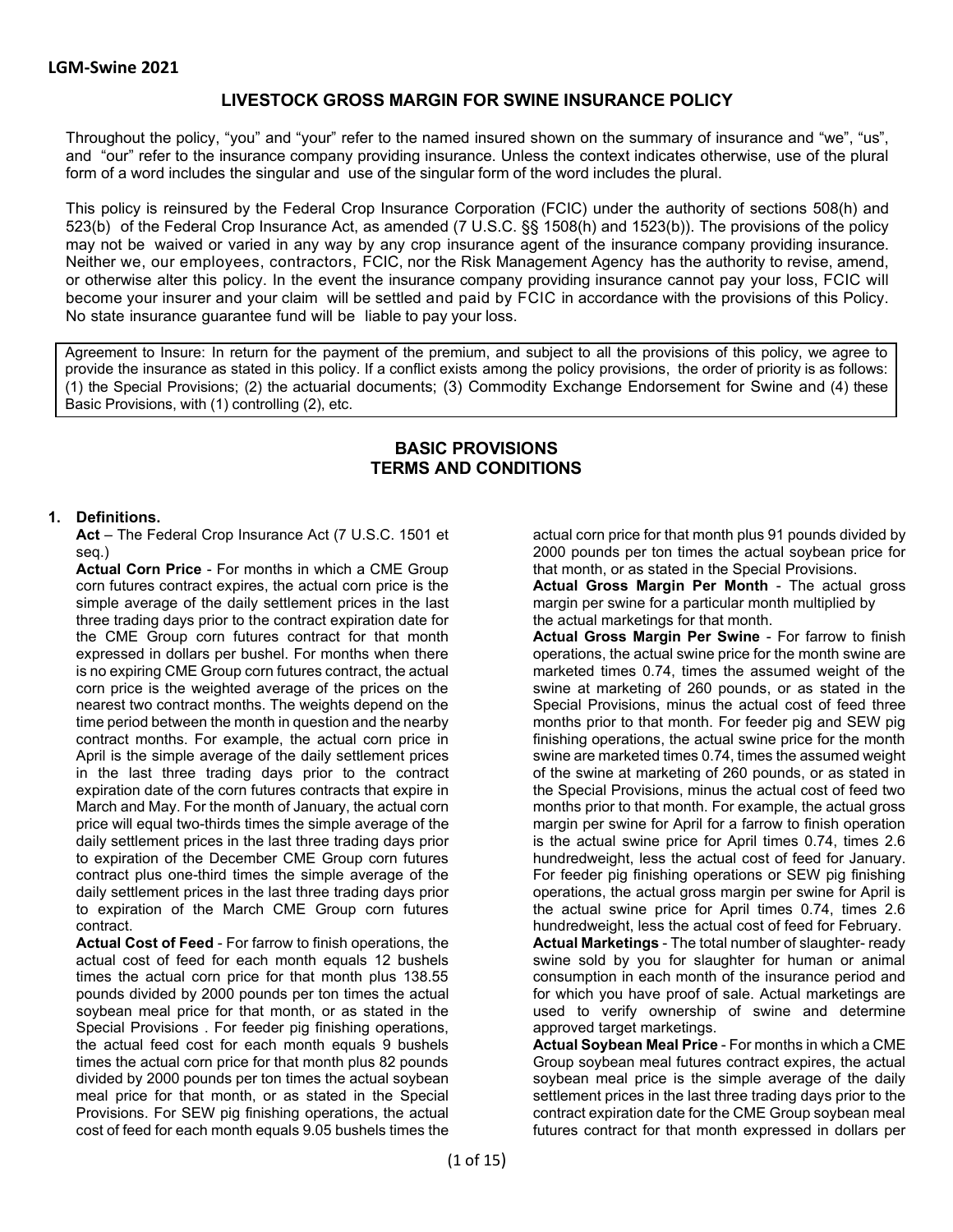ton. For months when there is no expiring CME Group soybean meal futures contract, the actual soybean meal price is the weighted average of the prices on the nearest two contract months. The weights depend on the time period between the month in question and the nearby contract months. For example, the actual soybean meal price in April is the simple average of the daily settlement prices in the last three trading days prior to the contract expiration date of the soybean meal futures contracts that expire in March and May.

**Actual Swine Price** - For months in which a CME Group lean hog futures contract expires, the actual swine price is the simple average of the daily settlement prices in the last three trading days prior to the contract expiration date for the CME Group lean hog futures contract for that month expressed in dollars per hundredweight. For months when there is no expiring CME Group lean hog futures contract, the actual swine price is the weighted average of the prices on the nearest two contract months. The weights depend on the time period between the month in question and the nearby contract months. For example, the actual swine price in March is the simple average of the daily settlement prices in the last three trading days prior to the contract expiration date of the lean hog futures contracts that expire in February and April.

**Actual Total Gross Margin** - The target marketings for each month of an insurance period multiplied by the actual gross margin per swine for each month of that insurance period and totaled.

**Actuarial documents** – The information for the crop year which is available for public inspection in your agent's office and published on RMA's website which shows available crop insurance policies, coverage levels, information needed to determine amounts of insurance, prices, premium adjustment percentages, practices, particular types of the insurable crop, and other related information regarding crop insurance in the state.

**Application** - The form required to be completed by you and accepted by us before insurance coverage will commence.

**Approved Target Marketings** - The maximum target marketings allowed for the designated months of the applicable insurance period. The producer's Target Marketings for any month may not be more than the producer's Approved Target Marketings. Approved Target Marketings will be based on the farm capacity for the six-month insurance period as determined by the insurance underwriter.

**Assignment of Indemnity** - A transfer of your policy rights, made on our form, and effective when approved in writing by us in accordance with section 14.

**Beginning Farmer or Rancher** - An individual who has not actively operated and managed a farm or ranch in any state, with an insurable interest in a crop or livestock as an owner-operator, landlord, tenant, or sharecropper for more than five crop years, as determined in accordance with FCIC procedures. Any crop year's insurable interest may, at your election, be excluded if earned while under the age of 18, while in full-time military service of the United States, or while in post-secondary education, in accordance with FCIC procedures. A person other than

an individual may be eligible for beginning farmer or rancher benefits if there is at least one individual substantial beneficial interest holder and all individual substantial beneficial interest holders qualify as a beginning farmer or rancher.

**Cancellation Date** - The calendar date specified in the actuarial documents on which coverage will automatically renew unless canceled in writing by either you or us or terminated in accordance with the policy terms.

**CME Group** - The Chicago Mercantile Exchange Group. **Commodity Exchange Endorsemen**t **for Swine**- An endorsement that contains the exchange prices that is used to set the expected and actual prices for Livestock Gross Margin (LGM) Swine.

**Company -** The insurance company reinsured by FCIC that is identified on, and issuing, your summary of insurance.

**Consent** - Approval in writing by us allowing you to take a specific action.

**Contract Change Date -** The calendar date contained in the actuarial documents by which changes to the policy, if any, will be made available in accordance with section 21 of these Basic Provisions.

**Coverage** - The insurance provided by this policy, against insured loss of gross margin as shown on your summary of insurance.

**Crop Year** - The twelve-month period, beginning July 1, and ending the following June 30, which is designated by the calendar year in which it ends.

**Date Coverage Begins** - The calendar date the insurance provided by this policy begins.

**Days** - Calendar days.

**Deductible** - The portion of the expected gross margin that you elect not to insure. Allowable deductible amounts range from zero to \$20 per swine in \$2 per swine increments.

**Delinquent debt** – Has the same meaning as the term defined in 7 CFR part 400, subpart U.

**End of insurance period** - The date your insurance provided by this policy ceases.

**Expected Corn Price -** Expected corn prices for months in an insurance period are determined using three-day average settlement prices on CME Group corn futures contracts.

- (a) For months with unexpired corn futures contracts, the expected corn price is the simple average of the CME Group corn futures contract for that month during the expected price measurement period expressed in dollars per bushel. For example, for a sales closing month of February, the expected corn price for July equals the simple average of the daily settlement prices on the CME Group July corn futures contract during the expected price measurement period in February.
- (b) For months with expired corn futures contracts, the expected corn price is the simple average of daily settlement prices for the CME Group corn futures contract for that month expressed in dollars per bushel in the last three trading days prior to contract expiration. For example, for a sales closing month of March, the expected corn price for March is the simple average of the daily settlement prices on the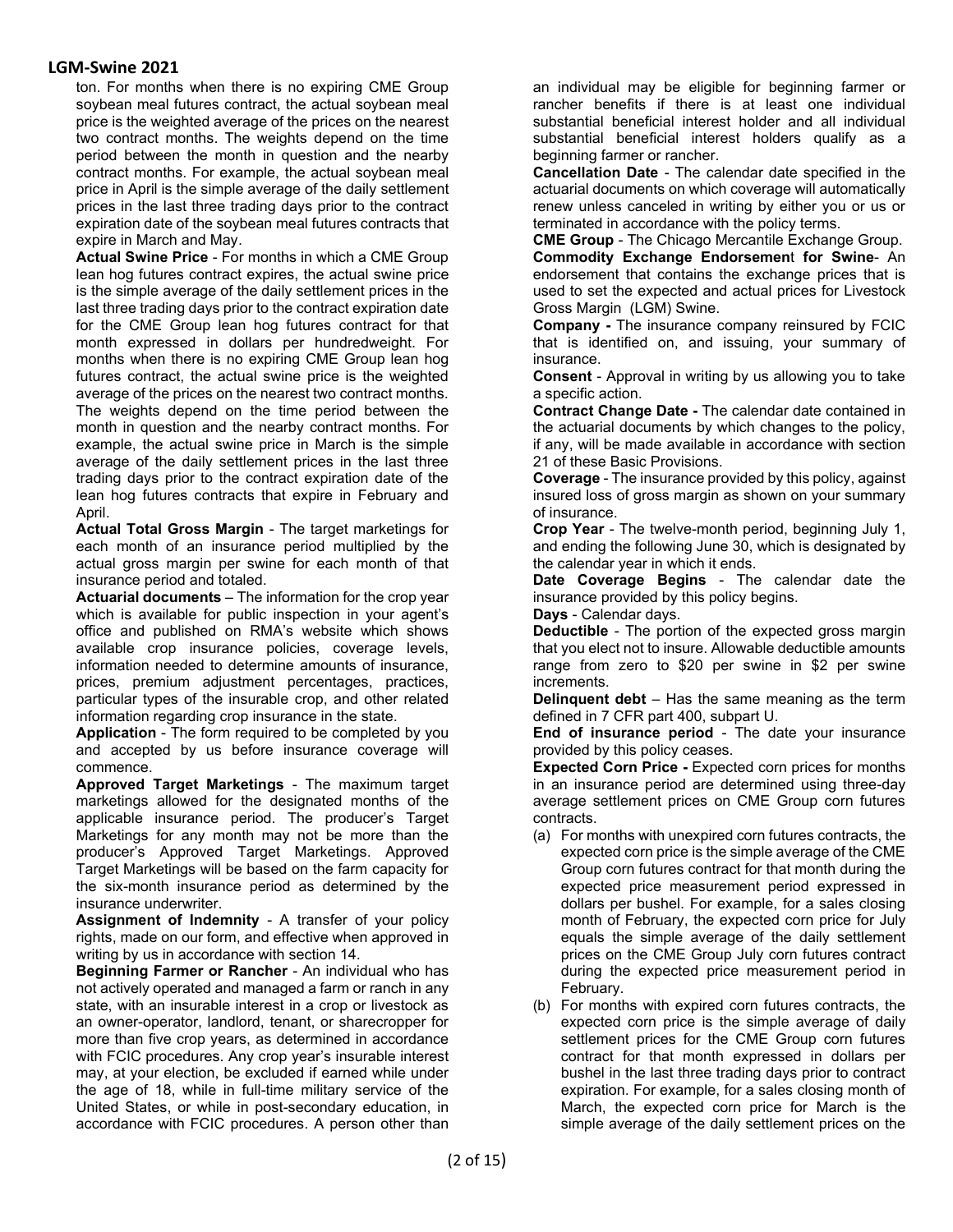CME Group March corn futures contract for the three trading days prior to sales closing.

(c) For months without a corn futures contract, the futures prices used to calculate the expected corn price are the weighted average of the futures prices used to calculate the expected corn prices for the two surrounding months which have futures contract. The weights are based on the time difference between the month and the contract months. For example, for the March sales closing date, the expected corn price for June equals one-half times the simple average of the daily settlement prices on the CME Group May corn futures contract during the expected price measurement period in March plus one-half times the simple average of the daily settlement prices on the CME Group July corn futures contract during the expected price measurement period in March. See the LGM for Swine Commodity Exchange Endorsement for additional detail on exchange prices.

**Expected Cost Of Feed** - For farrow to finish operations, the expected cost of feed for each month equals the sum of 12 bushels times the expected corn price for that month, plus 138.55 pounds divided by 2000 pounds per ton times the expected soybean meal price for that month. For feeder pig finishing operations the expected cost of feed for each month equals the sum of 9 bushels times the expected corn price for that month, plus 82 pounds divided by 2000 pounds per ton times the expected soybean meal price for that month. For SEW pig finishing operations the expected cost of feed for each month equals the sum of 9.05 bushels times the expected corn price for that month, plus 91 pounds divided by 2000 pounds per ton times the expected soybean meal price for that month.

**Expected Gross Margin Per Month** - The expected gross margin per swine multiplied by the target marketings for each month of an insurance period.

**Expected Gross Margin Per Swine** - For farrow to finish operations, expected gross margin per swine is equal to the expected swine price for the month swine are marketed times 0.74, times the assumed weight of the swine at marketing of 260 pounds, or as stated in the Special Provisions, minus the expected cost of feed three months prior to that month. For feeder pig finishing operations or SEW pig finishing operations, the expected gross margin per swine is equal to the expected swine price for the month swine are marketed times 0.74, times the assumed weight of the swine at marketing of 260 pounds, or as stated in the Special Provisions, minus the expected cost of feed two months prior to that month. For example, the expected gross margin per swine for April for a farrow to finish operation is the expected swine price for April times 0.74, times 2.6 hundredweight, less the expected cost of feed for January. For a finishing operation, expected gross margin per swine for April is the expected swine price for April times 0.74, times 2.6 hundredweight, less the expected cost of feed for February.

**Expected Price Measurement Period** – The three trading days prior to and including the last Friday of the month that is a business day on which sales takes place.

**Expected Soybean Meal Price -** Expected soybean meal prices for months in an insurance period are determined using three-day average settlement prices on CME Group soybean meal futures contracts.

- (a) For months with unexpired soybean meal futures contracts, the expected soybean meal price is the simple average of the CME Group soybean meal futures contract for that month during the expected price measurement period in the month of the sales closing date expressed in dollars per ton. For example, for a sales closing date in February, the expected soybean meal price for July equals the simple average of the daily settlement daily settlement prices on the CME Group July soybean meal futures contract during the expected price measurement period in February.
- (b) For months with expired soybean meal futures contracts, the expected soybean meal price is the simple average of daily settlement prices for the CME Group soybean meal futures contract for that month expressed in dollars per ton in the last three trading days prior to sales closing. For example, for a sales closing date in March, the expected soybean meal price for March is the simple average of the daily settlement daily settlement prices on the CME Group March soybean meal futures contract over the last three trading days prior to sales closing.
- (c) For months without a soybean meal futures contract, the futures prices used to calculate the expected soybean meal price are the weighted average of the futures prices used to calculate the expected soybean meal prices for the two surrounding months which have futures contracts. The weights are based on the time difference between the month and the contract months. For example, for the March sales closing date, the expected soybean meal price for June equals onehalf times the simple average of the daily settlement prices on the CME Group May soybean meal futures contract during the expected price measurement period plus one-half times the simple average of the daily settlement prices on the CME Group July soybean meal futures contract during the expected price measurement period in March. See the LGM for Swine Commodity Exchange Endorsement for additional detail on exchange prices.

**Expected Swine Price -** Expected swine prices for months in an insurance period are determined using three-day average settlement prices on CME Group lean hog futures contracts.

- (a) For months with unexpired lean hog futures contracts, the expected swine price is the simple average of the CME Group lean hog futures contract for that month during the expected price measurement period expressed in dollars per hundredweight. For example, for a sales closing date in February, the expected swine price for July equals the simple average of the daily settlement prices on the CME Group July lean hog futures contract during the expected price measurement period in February.
- (b) For months without a lean hog futures contract, the futures prices used to calculate the expected swine price are the weighted average of the futures prices used to calculate the expected swine prices for the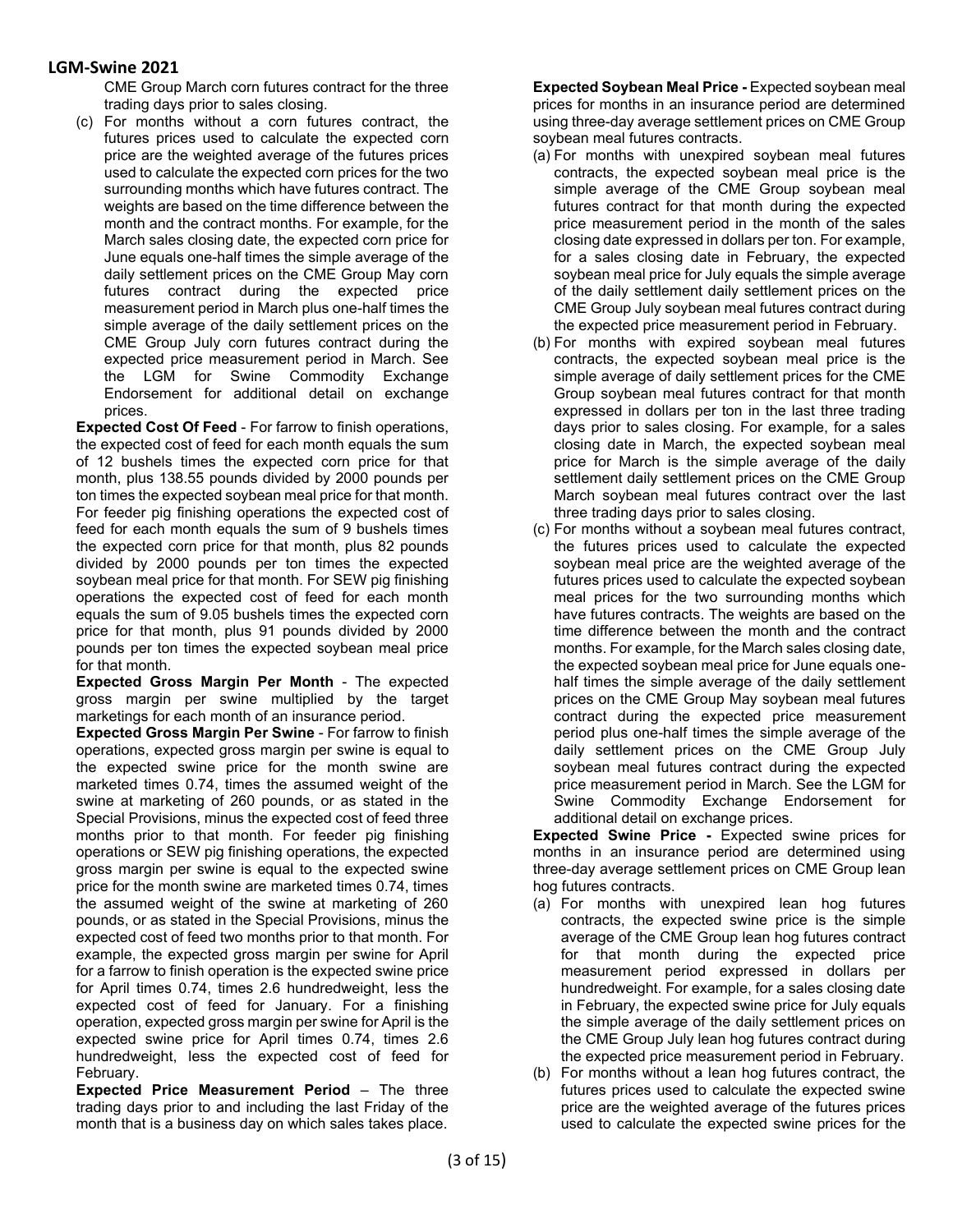two surrounding months which have futures contracts. The weights are based on the time difference between the month and the contract months. For example, for the March sales closing date, the expected swine price for September equals one-half times the simple average of the daily settlement prices on the CME Group August lean hog futures contract during the expected price measurement period in March plus one-half times the simple average of the daily settlement prices on the CME Group October lean hog futures contract during the expected price measurement period in March. See the LGM for Swine Commodity Exchange Endorsement for additional detail on exchange prices.

**Expected Total Gross Margin** - The target marketings times the expected gross margin per swine for each month of an insurance period and totaled.

**Farrow to Finish Operation** - A type of farm operation that covers all aspects of breeding, farrowing and raising swine to slaughter.

**FCIC** - The Federal Crop Insurance Corporation, a wholly owned government corporation within USDA. **Feeder Pig Finishing Operation** - A type of farm operation that specializes in the feeding of swine (feeder pigs) from a weight of approximately 50 pounds to slaughter.

**Gross Margin Guarantee** - The gross margin guarantee for an insurance period is the expected total gross margin for an insurance period minus the deductible times the total of target marketings.

**Insurance Period** - The six-month period designated in the summary of insurance to which this policy is applicable. Swine are not insurable in the first month of any insurance period. See the LGM for Swine Commodity Exchange Endorsement for additional detail on insurance periods.

**Insured** - The person as shown on the summary of insurance as the insured. This term does not extend to any other person having a share or interest in the animals (for example, a partnership, landlord, or any other person) unless also specifically indicated on the summary of insurance as the insured.

**Liability** - The maximum amount payable on an Insurance period under this policy.

**Limit Movement** - The maximum price change based on the CME group current daily price limit for commodity futures.

**Livestock acceptance system -** A computer system that accepts livestock applications and endorsements.

**Limited Resource Farmer or Rancher** - Has the same meaning as the term defined by USDA at https://lrftool.sc.egov.usda.gov/LRP\_Definition.aspx or successor website.

**Marketing Report** - A report submitted by you on our form showing for each month your actual marketings for that month of swine insured under this policy. The marketing report must be accompanied by copies of packer sales receipts that provide records of the actual marketings shown on the marketing report.

**Notice of Probable Loss** - Our notice to you of a probable loss on your insured swine.

**Offset -** The act of deducting one amount from another amount.

**Person** - An individual, partnership, association, corporation, estate, trust, or other legal entity, and wherever applicable, a State or a political subdivision or agency of a State. "Person" does not include the United States Government or any agency thereof.

**Policy** - The agreement between you and us consisting of these provisions, the Special Provisions, the summary of insurance, the Commodity Exchange Endorsement, and the applicable regulations published in 7 CFR Chapter IV.

**Premium** - The amount you owe us for this insurance coverage based on your target marketings in accordance with section 5.

**Premium billing date** – The earliest date upon which you will be billed for insurance coverage based on your target marketing report. The premium billing date is the first business day of the month following the last month of the insurance period in which you have target marketings.

**Producer premium** - The total premium minus the premium subsidy paid by FCIC.

**RMA** - Risk Management Agency, an agency within USDA.

**RMA's Website** - A website hosted by RMA and located at https://www.rma.usda.gov/ or a successor website.

**Sales Closing Date** – The last day of the sales period by which your completed application must be received by us. Also, the last date by which you may change your insurance coverage for an insurance period.

**Sales Period** – The period of time that begins when the coverage prices and rates are validated and issued on the RMA Website and ends at 8:00 PM Central time of the following day as specified in the Commodity Exchange Endorsement for Swine.

**SEW Pig Finishing Operation** - A type of farm operation that specializes in the feeding of swine (Segregated Early Weaned pigs) from the age of approximately 12 to 21 days to slaughter.

**Share** - The lesser of your percentage interest in the insured livestock as an owner at the time insurance attaches and at the time of sale. Persons who lease or hold some other interest in the livestock other than as an owner are not considered to have a share in the livestock. **Special Provisions** - The part of the policy that contains specific provisions of insurance for each insured crop that may vary by geographic area.

**Substantial Beneficial Interest** - An interest held by any person of at least ten percent in you (e.g., there are two partnerships that each have a 50 percent interest in you and each partnership is made up of two individuals, each with a 50 percent share in the partnership. In this case, each individual would be considered to have a 25 percent interest in you, and both the partnerships and the individuals would have a substantial beneficial interest in you. The spouses of the individuals would not be considered to have a substantial beneficial interest unless the spouse was one of the individuals that made up the partnership. However, if each partnership is made up of six individuals with equal interests, then each would only have an 8.33 percent interest in you and although the partnership would still have a substantial beneficial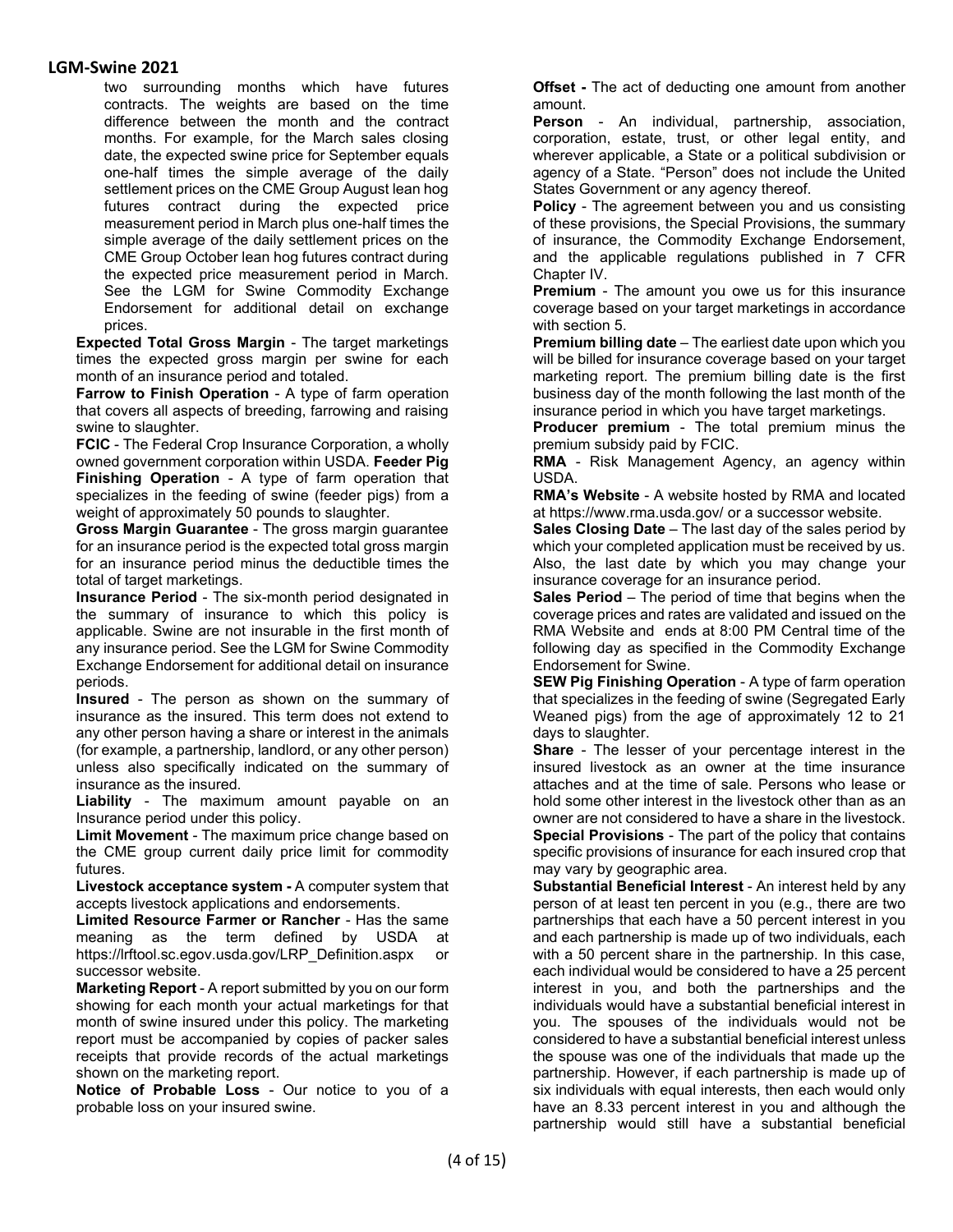interest in you, the individuals would not for the purposes of reporting in section 2). The spouse of any individual applicant or individual insured will be presumed to have a substantial beneficial interest in the applicant or insured unless the spouses can prove they are legally separated or otherwise legally separate under the applicable State dissolution of marriage laws. Any child of an individual applicant or individual insured will not be considered to have a substantial beneficial interest in the applicant or insured unless the child has a separate legal interest in such person.

**Summary of Insurance** - Our statement to you, based upon your application, specifying the insured, the swine, the target marketings, gross margin guarantee and the premium for an insurance period.

**Swine** - Any species of domesticated mammal of the family *Suidae* commonly grown for pork production. Also referred to as hog or pig.

**Target Marketings** - Your determination as to the number of swine you elect to insure in each month during the insurance period. You can only report the number of swine in which you have a share.

**Target Marketings Report** - A report submitted by you on our form showing for each month your target marketings for that month.

**Termination Date** - The calendar date upon which your insurance ceases to be in effect because of nonpayment of any amount due us under the policy, including premium.

**USDA** - The United States Department of Agriculture.

**Veteran Farmer or Rancher** An individual who has served active duty in the United States Army, Navy, Marine Corps, Air Force, or Coast Guard, including the reserve components; was discharged or released under conditions other than dishonorable; and:

- (1) Has not operated a farm or ranch;
- (2) Has operated a farm or ranch for not more than 5 years; or
- (3) First obtained status as a veteran during the most recent 5-year period.

A person, other than an individual, may be eligible for veteran farmer or rancher benefits if all substantial beneficial interest holders qualify as a veteran farmer or rancher. A spouse's veteran status does not impact whether an individual is considered a veteran farmer or rancher.

**Void** - When the Policy is considered not to have existed for an insurance period as a result of concealment, fraud or misrepresentation.

**Yield Factor** - The factor used to convert lean hog price, carcass price, to live hog price. The factor equals 0.74.

- **2. Life of Policy, Cancellation, and Termination**
	- (a) The application must be completed by you and received by us not later than the sales closing date. If cancellation or termination of insurance coverage occurs for any reason, including but not limited to indebtedness, suspension, debarment, disqualification, cancellation by you or us or violation of the controlled substance provisions of the Food Security Act of 1985, a new application must be filed for the crop.
- (b) Coverage will not be provided if you are ineligible under the policy or under any Federal statute or regulation.
- (c) Your agent does not have authority to bind coverage under this policy. Coverage for the swine described in the application will only become effective when we notify you in writing that your application has been accepted and approved by us, and we issue a written summary of insurance to you.
	- (1) For subsequent insurance periods, coverage will only be effective if issue a written summary of insurance to you.
	- (2) This policy will be available for sale only on business days when RMA livestock acceptance system is operational.
- (d) This is a continuous policy and will remain in effect for each crop year following the acceptance of the original application until canceled by you in accordance with the terms of the policy or terminated by operation of the terms of the policy or by us. In accordance with section 20, FCIC may change the coverage provided from year to year.
- (e) With respect to your application for insurance:
	- (1) You must include your social security number (SSN) if you are an individual (if you are an individual applicant operating as a business, you may provide an employer identification number (EIN) but you must also provide your SSN); or
	- (2) You must include your EIN if you are a person other than an individual;
	- (3) In addition to the requirements of section 2(e)(1) or (2), you must include the following for all persons who have a substantial beneficial interest in you:
		- (i) The SSN for individuals; or
		- (ii) The EIN for persons other than individuals and the SSNs for all individuals that comprise the person with the EIN if such individuals have a substantial beneficial interest in you;
	- (4) You must include:
		- (i) Your election of plan of insurance and any other material information required on the application to insure your swine; and
		- (ii) All information required in section  $2(e)(4)(i)$  or your application will not be accepted and no coverage will be provided;
	- (5) Your application will not be accepted and no insurance will be provided for the year of application if the application does not contain your SSN or EIN. If your application contains an incorrect SSN or EIN for you, your application will be considered not to have been accepted, no insurance will be provided for the year of application and for any subsequent crop years, as applicable, and such policies will be void if:
		- (i) Such number is not corrected by you; or
		- (ii) You correct the SSN or EIN but: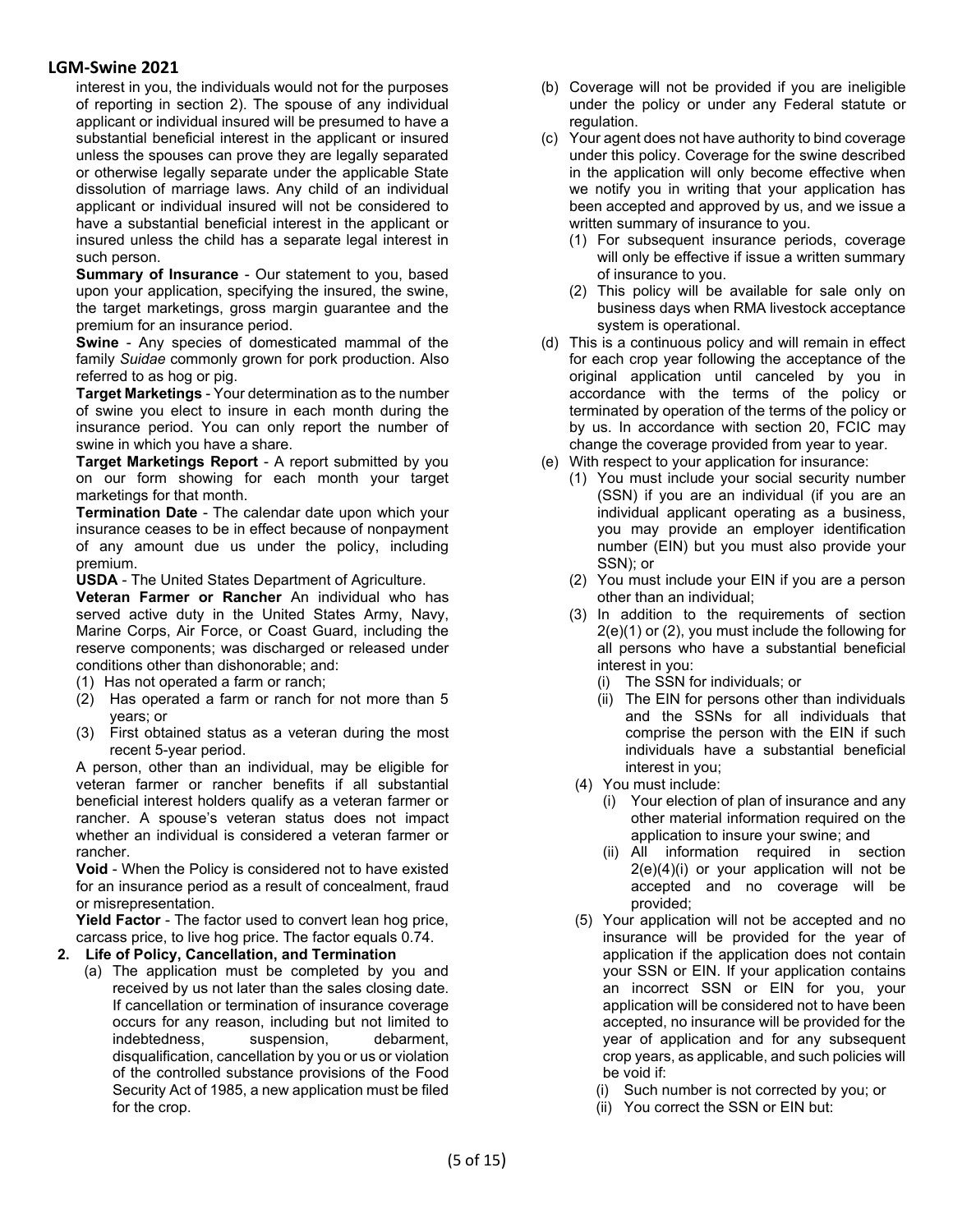- (A) You cannot prove that any error was inadvertent (Simply stating the error was inadvertent is not sufficient to prove the error was inadvertent); or
- (B) It is determined that the incorrect number would have allowed you to obtain disproportionate benefits under the crop insurance program, you are determined to be ineligible for insurance or you could avoid an obligation or requirement under any State or Federal law;
- (6) With respect to persons with a substantial beneficial interest in you:
	- (i) The coverage for all livestock or livestock products included on your application will be reduced proportionately by the percentage interest in you of persons with a substantial beneficial interest in you (presumed to be 50 percent for spouses of individuals) if the SSNs or EINs of such persons are included on your application, the SSNs or EINs are correct, and the persons with a substantial beneficial interest in you are ineligible for insurance;
	- (ii) Your policies for all livestock or livestock products included on your application, and for all applicable crop years, will be void if the SSN or EIN of any person with a substantial beneficial interest in you is incorrect or is not included on your application and:
		- (A) Such number is not corrected or provided by you, as applicable;
		- (B) You cannot prove that any error or omission was inadvertent (Simply stating the error or omission was inadvertent is not sufficient to prove the error or omission was inadvertent); or
		- (C) Even after the correct SSN or EIN is provided by you, it is determined that the incorrect or omitted SSN or EIN would have allowed you to obtain disproportionate benefits under the crop insurance program, the person with a substantial beneficial interest in you is determined to be ineligible for insurance, or you or the person with a substantial beneficial interest in you could avoid an obligation or requirement under any State or Federal law; or
	- (iii) Except as provided in sections  $2(e)(6)(ii)(B)$  and  $(C)$ , your policies will not be voided if you subsequently provide the correct SSN or EIN for persons with a substantial beneficial interest in you and the persons are eligible for insurance;
- (7) When any of your policies are void under sections 2(e)(5) or (6):
- (i) You must repay any indemnity that may have been paid for all applicable commodities and any crop years determined by us;
- (ii) Even though the policies are void, you will still be required to pay an amount equal to 20 percent of the premium that you would otherwise be required to pay; and
- (iii) If you previously paid premium or administrative fees, any amount in excess of the amount required in section 2(e)(7)(ii) will be returned to you;
- (8) Notwithstanding any of the provisions in this section, if you certify to an incorrect SSN or EIN, or receive an indemnity and the SSN or EIN was not correct, you may be subject to civil, criminal or administrative sanctions;
- (9) If any of the information regarding persons with a substantial beneficial interest in you changes after the cancellation date for the previous crop year, you must revise your application by the cancellation date for the current crop year to reflect the correct information. However, if such information changed less than 30 days before the cancellation date for the current crop year, you must revise your application by the cancellation date for the next crop year. If you fail to provide the required revisions, the provisions in section 2(e)(6) will apply; and
- (10) If you are, or a person with a substantial beneficial interest in you is, not eligible to obtain a SSN or EIN, whichever is required, you must request an assigned number for the purposes of this policy from us:
	- (i) A number will be provided only if you can demonstrate you are, or a person with a substantial beneficial interest in you is, eligible to receive Federal benefits;
	- (ii) If a number cannot be provided for you in accordance with section 2(e)(10)(i), your application will not be accepted; or
	- (iii) If a number cannot be provided for any person with a substantial beneficial interest in you in accordance with section 2(e)(10)(i), the amount of coverage for all crops on the application will be reduced proportionately by the percentage interest of such person in you.
- (f) After acceptance of the application, you may not cancel this policy for the initial crop year. Thereafter, the policy will continue in force for each succeeding crop year unless canceled or terminated as provided below.
- (g) Either you or we may cancel this policy after the initial crop year by providing written notice to the other on or before the cancellation date in accordance with section 2(j).
- (h) Any amount owed to us for any policy authorized under the Act will be offset from any indemnity or prevented planting payment due you for this or any other crop insured with us under the authority of the Act.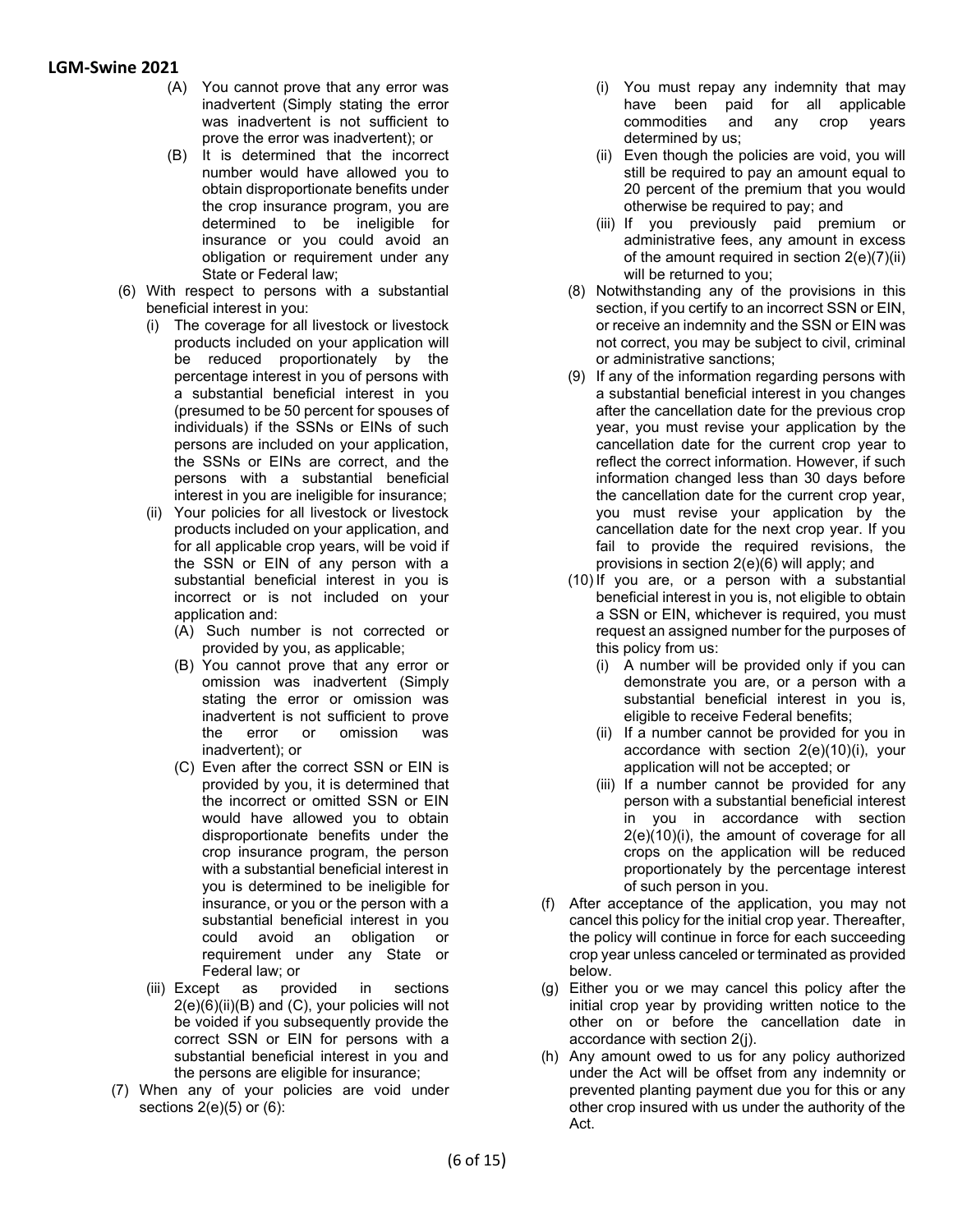- (1) Even if your claim has not yet been paid, you must still pay the premium and administrative fee on or before the termination date for you to remain eligible for insurance.
- (2) If we offset any amount due us from an indemnity or prevented planting payment owed to you, the date of payment for the purpose of determining whether you have a delinquent debt will be the date that you submit the claim for indemnity in accordance with section 7(a) (Determining Indemnities).
- (3) For this agricultural commodity policy, your premium and administrative fees will be offset from any indemnity or prevented planting payment due you even if it is prior to the premium billing.
- (4) For any other agricultural commodity policy insured with us and it is:
	- (i) Prior to the premium billing date, and you agree, your premium and administrative fees will be offset from any indemnity or prevented planting payment due you; or
	- (ii) On or after the premium billing date, your premium and administrative fees will be offset from any indemnity or prevented planting payment due you.
- (i) A delinquent debt for any policy will make you ineligible to obtain crop insurance authorized under the Act for any subsequent crop year and result in termination of all policies in accordance with section 2(i)(2).
	- (1) With respect to ineligibility:
		- (i) Ineligibility for crop insurance will be effective on:
			- (A) The date that a policy was terminated in accordance with section 2(i)(2) for the crop for which you failed to pay premium, an administrative fee, or any related interest owed, as applicable;
			- (B) The payment due date contained in any notification of indebtedness for any overpaid indemnity if you fail to pay the amount owed, including any related interest owed, as applicable, by such due date; or
			- (C) The termination date for the crop year prior to the crop year in which a scheduled payment is due under a written payment agreement if you fail to pay the amount owed by any payment date in any agreement to pay the debt;
		- (ii) If you are ineligible and a policy has been terminated in accordance with section 2(i)(2), you will not receive any indemnity and such ineligibility and termination of the policy may affect your eligibility for benefits under other USDA programs. Any indemnity payment that may be owed for the policy before it has been terminated will remain owed to you, but may be offset in accordance with section 2(h), unless your

policy was terminated in accordance with sections 2(i)(2)(i)(A), (B),or(D).

- (2) With respect to termination:
	- (i) Termination will be effective on:
		- (A) For a policy with unpaid administrative fees or premiums, the termination date immediately subsequent to the billing date for the crop year (For policies which the sales closing date is prior to the termination date, such policies will terminate for the current crop year even if insurance attached prior to the termination date. Such termination will be considered effective as of the sales closing date and no insurance will be considered to have attached for the crop year and no indemnity will be owed);
		- (B) For a policy with other amounts due, the termination date immediately following the date you have a delinquent debt (For policies for which the sales closing date is prior to the termination date, such policies will terminate for the current crop year even if insurance attached prior to the termination date. Such termination will be considered effective as of the sales closing date and no insurance will be considered to have attached for the crop year and no indemnity will be owed);
		- (C) For all other policies that are issued by us under the authority of the Act, the termination date that coincides with the termination date for the policy with the delinquent debt or, if there is no coincidental termination date, the termination date immediately following the date you become ineligible;
		- (D) For execution of a written payment agreement and failure to make any scheduled payment, the termination date for the crop year prior to the crop year in which you failed to make the scheduled payment (for this purpose only, the crop year will start the day after the termination date and end on the next termination date, e.g., if the termination date is November 30 and you fail to make a payment on November 15, 2019, your policy will terminate on November 30, 2018, for the 2019 crop year); or
	- (ii) For all policies terminated under sections  $2(i)(2)(i)(A)$ ,  $(B)$ , or  $(D)$ , any indemnities paid subsequent to the termination date must be repaid.
	- (iii) Once the policy is terminated, it cannot be reinstated for the current crop year unless: (A) The termination was in error;
		- (B) The Administrator of the Risk Management Agency, at his or her sole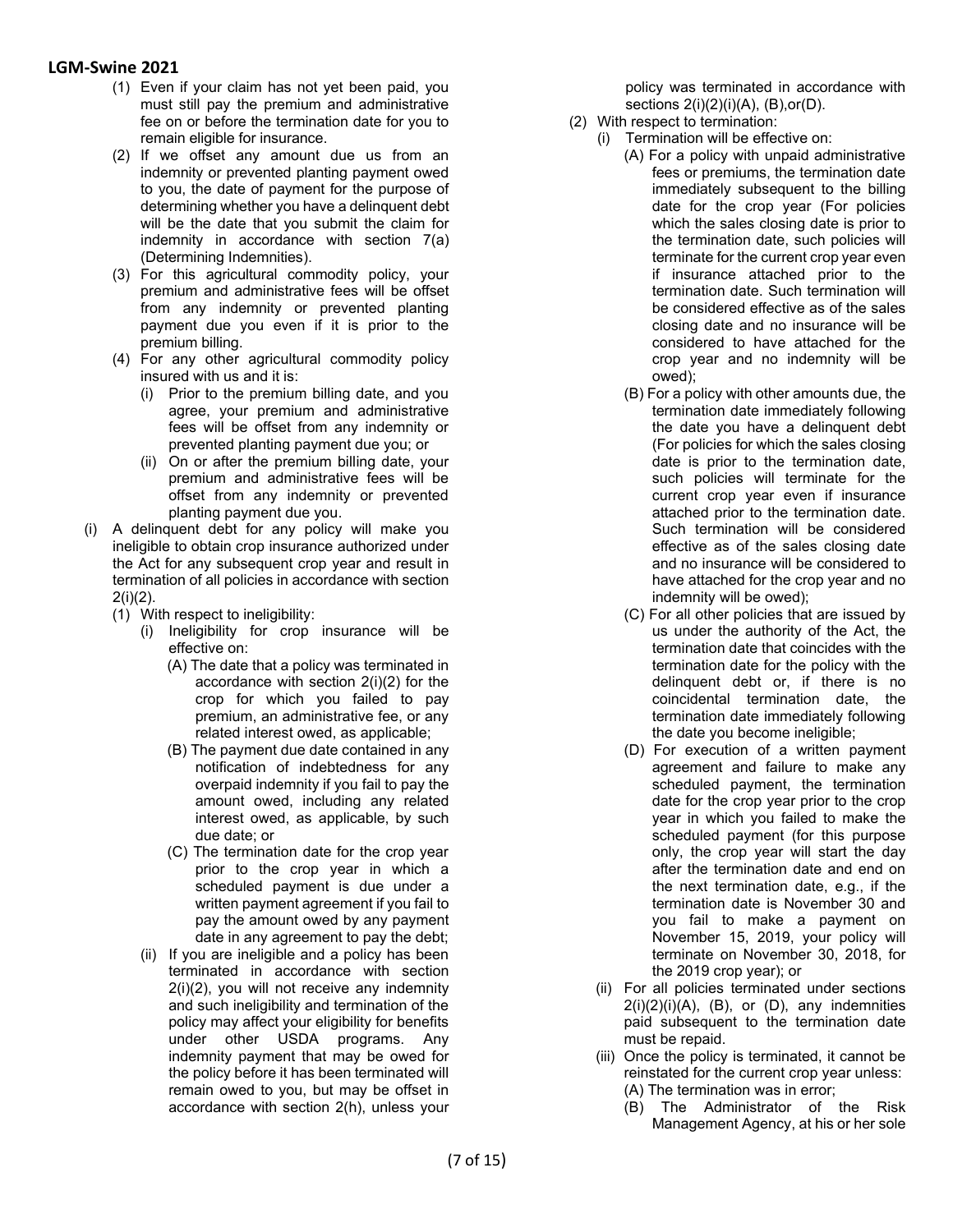discretion, determines that the following are met:

- (1) In accordance with 7 CFR part 400, subpart U, and FCIC procedures, you provide documentation that your inadvertent failure to pay your debt is due to an unforeseen or unavoidable event or other extenuating circumstances that created the inadvertent failure for you to make timely payment;
- (2) You remit full payment of the delinquent debt owed to us or FCIC with your request submitted in accordance with section 2(i)(2)(iii)(B)(3); and
- (3) You submit a written request for reinstatement of your policy to us no later than 60 days after the termination date or the missed payment date of a previously<br>executed written payment executed written payment agreement, or in the case of overpaid indemnity or any amount that became due after the termination date, the due date specified in the notice to you of the amount due, if applicable.
	- (i) If authorization for reinstatement, as defined in 7 CFR part 400, subpart U, is granted, your policies will be reinstated effective at the beginning of the crop year for which you were determined ineligible, and you will be entitled to all applicable benefits under such policies, provided you meet all eligibility requirements and comply with the terms of the policy; and
	- (ii) There is no evidence of fraud or misrepresentation; or
- (C) We determine that, in accordance with 7 CFR part 400, subpart U, and FCIC issued procedures, the following are met:
	- (1) You can demonstrate:
		- (i) You made timely payment for the amount of premium owed but you inadvertently omitted some small amount, such as the most recent month's interest or a small administrative fee;
		- (ii) The amount of the payment was clearly transposed from the amount that was otherwise due (For example, you owed \$892 but you paid \$829);
- (iii) You timely made the full payment of the amount owed but the delivery of that payment was delayed, and was postmarked no more than seven calendar days after the termination date or the missed payment date of a previously executed written payment agreement, or in the case of overpaid indemnity or any amount that became due after the termination date, the due date specified in a notice to you of an amount due, as applicable.
- (iv) For previously executed written payment agreements, you made the full payment of<br>the scheduled payment the scheduled amount owed within 15 calendar days after the missed payment date.
- (2) You remit full payment of the delinquent debt owed to us; and
- (3) You submit a written request for reinstatement of your policy to us in accordance with 7 CFR part 400, subpart U, and applicable procedures no later than 30 days after the termination date or the missed payment date of a previously executed written payment agreement, or in the case of overpaid indemnity or any amount that became due after the termination date, the due date specified in the notice to you of the amount due, if applicable; and
- (4) If authorization for reinstatement, as defined in 7 CFR part 400, subpart U, is granted, your policies will be reinstated effective at the beginning of the crop year for which you were determined ineligible, and you will be entitled to all applicable benefits under such policies, provided you meet all eligibility requirements and comply with the terms of the policy; and
- (5) There is no evidence of fraud or misrepresentation.
- (iv) A determination made under:
	- (A) Section  $2(i)(2)(iii)(B)$  may only be appealed to the National Appeals Division in accordance with 7 CFR part 11; and
	- (B) Section  $2(i)(2)(iii)(C)$  may only be appealed in accordance with section 19.
- (3) To regain eligibility, you must:
	- (i) Repay the delinquent debt in full;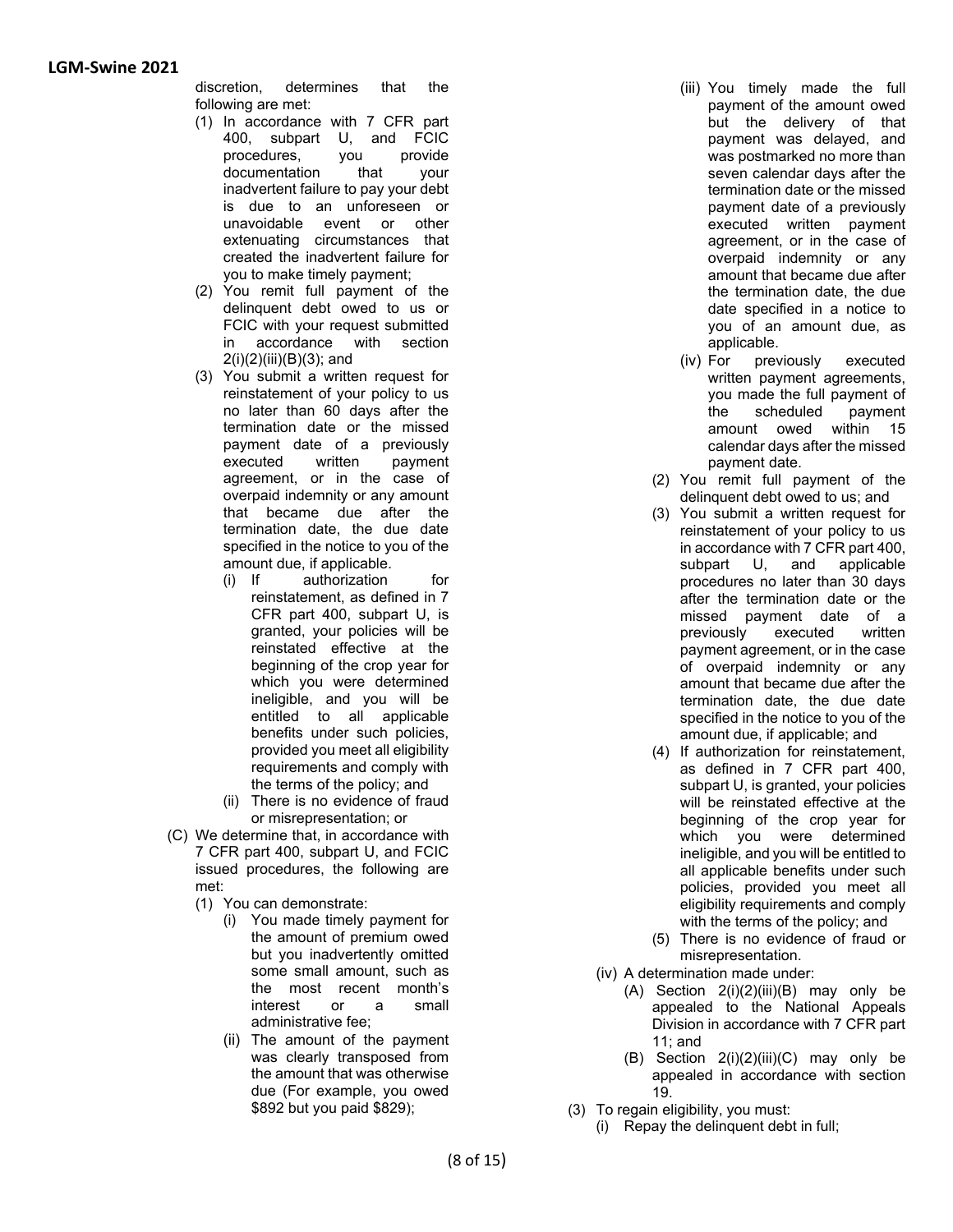- (ii) Execute a written payment agreement, in accordance with 7 CFR part 400, subpart U, and make payments in accordance with the agreement; or
- (iii) Have your debts discharged in bankruptcy.
- (4) After you become eligible for crop or livestock insurance, if you want to obtain coverage for your crops or livestock, you must submit a new application on or before the sales closing date for the crop (Since applications for crop insurance cannot be accepted after the sales closing date, if you make any payment after the sales closing date, you cannot apply for insurance until the next available sales closing date).
- (5) For example, for the 2020 crop year, if you purchase Livestock Gross Margin (LGM), with a termination date of June 30, 2020, and you do not pay the premium or other amounts due for LGM by the termination date, your livestock policies will terminate retroactive to the sales closing date that is immediately subsequent to the sales period for which the premium is delinquent, even if insurance has already attached to a subsequent sales period. The ineligibility date would be June 30, 2020. In accordance with section  $2(i)(2)(i)(C)$ , for any other policy issued under the authority of the Federal Crop Insurance Act that does not have the same termination date of June 30, the termination for such other policy will be effective on the termination date following when you become ineligible. For example, a producer purchased an LGM policy on July 31, 2020, and did not pay the premium by the premium due date and subsequently purchased a Federal reinsured corn policy on March 15, 2021. The LGM policy is terminated June 30, 2021, and the producer is ineligible for any livestock plan of insurance as of the next sales closing date after June 30, 2021. However, the Federal reinsured corn policy would remain in effect for 2021 and would be terminated as of March 15, 2022 if the LGM premium remained delinquent. No indemnity will be due for that crop year for either crop. You will not be eligible to apply for crop insurance for any crop until after the amounts owed are paid in full or you file a petition to discharge the debt in bankruptcy.
- (6) If you are determined to be ineligible under section 2(i), persons with a substantial beneficial interest in you may also be ineligible until you become eligible again.
- (j) In cases where there has been a death, disappearance, judicially declared incompetence, or dissolution of any insured person:
	- (1) If any married individual insured dies, disappears, or is judicially declared incompetent, the named insured on the policy will automatically convert to the name of the spouse if:
- (i) The spouse was included on the policy as having a substantial beneficial interest in the named insured; and
- (ii) The spouse has a share of the crop.
- (2) The provisions in section  $2(j)(3)$  will be applicable if:
	- (i) Any partner, member, shareholder, etc., of an insured entity dies, disappears, or is judicially declared incompetent, and such event automatically dissolves the entity; or
	- (ii) An individual, whose estate is left to a beneficiary other than a spouse or left to the spouse and the criteria in section 2(j)(1) are not met, dies, disappears, or is judicially declared incompetent.
- (3) If section  $2(j)(2)$  applies and the death, disappearance, or judicially declared incompetence occurred:
	- (i) More than 30 days before the cancellation date, the policy is automatically canceled as of the cancellation date and a new application must be submitted; or
	- (ii) Thirty days or less before the cancellation date, or after the cancellation date, the policy will continue in effect through the crop year immediately following the cancellation date and be automatically canceled as of the cancellation date immediately following the end of the insurance period for the crop year, unless canceled by the cancellation date prior to the start of the insurance period:
		- (A) A new application for insurance must be submitted prior to the sales closing date for coverage for the subsequent crop year; and
		- (B) Any indemnity will be paid to the person or persons determined to be beneficially entitled to the payment and such person or persons must comply with all policy provisions and pay the premium.
- (4) If any insured entity is dissolved for reasons other than death, disappearance, or judicially declared incompetence:
	- (i) Before the cancellation date, the policy is automatically canceled as of the cancellation date and a new application must be submitted; or
	- (ii) On or after the cancellation date, the policy will continue in effect through the crop year immediately following the cancellation date and be automatically canceled as of the cancellation date immediately following the end of the insurance period for the crop year, unless canceled by the cancellation date prior to the start of the insurance period:
		- (A) A new application for insurance must be submitted prior to the sales closing date for coverage for the subsequent crop year; and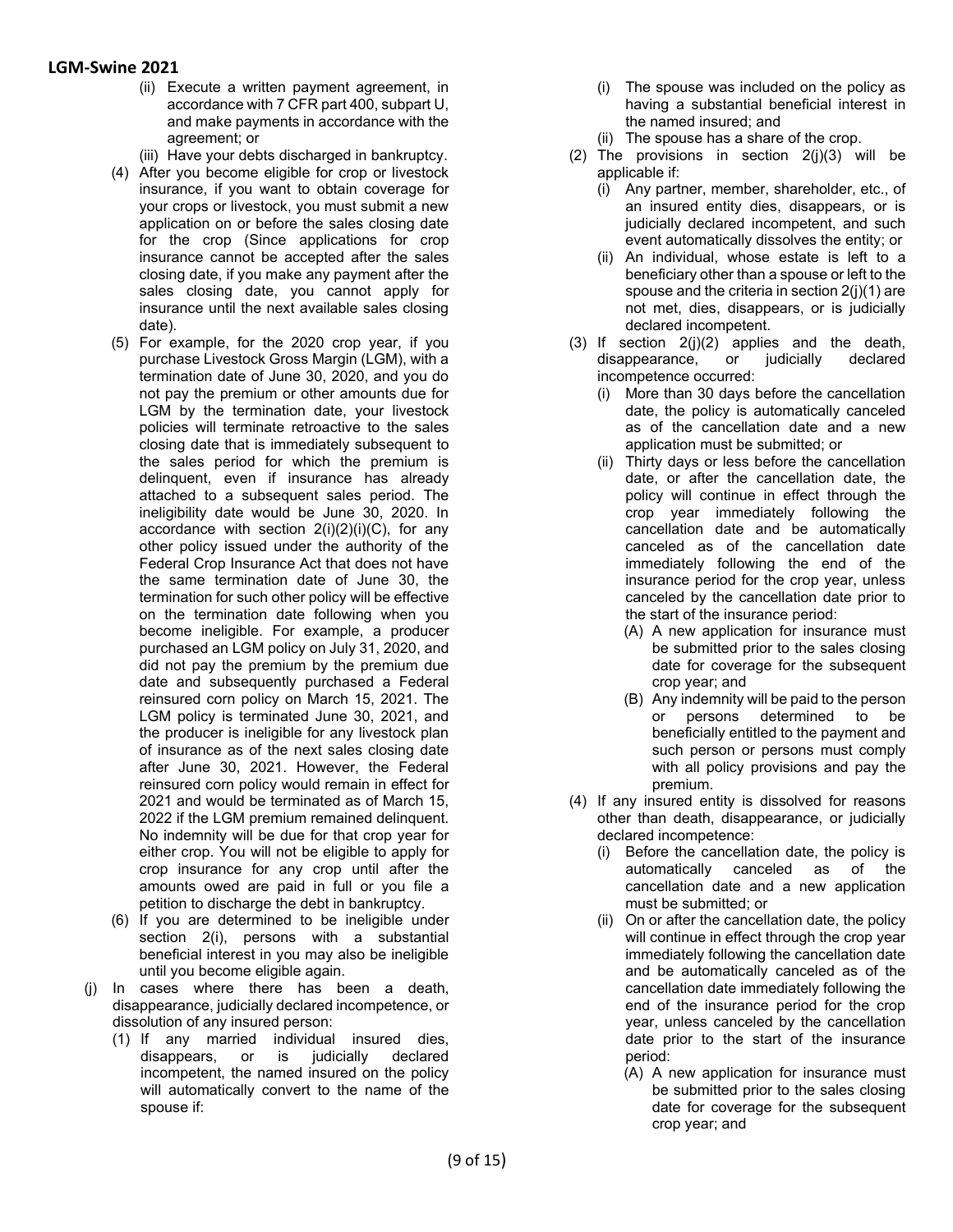- (B) Any indemnity will be paid to the person or persons determined to be beneficially entitled to the payment and such person or persons must comply with all policy provisions and pay the premium.
- (5) If section  $2(j)(2)$  or (4) applies, a remaining member of the insured person or the beneficiary is required to report to us the death, disappearance, judicial incompetence, or other event that causes dissolution not later than the next cancellation date, except if section  $2(i)(3)(ii)$  applies, notice must be provided by the cancellation date for the next crop year. If notice is not provided timely, the provisions of section 2(j)(2) or (4) will apply retroactive to the date such notice should have been provided and any payments made after the date the policy should have been canceled must be returned.
- (k) We may cancel your policy if no premium is earned for three consecutive years.
- (l) The cancellation date is June 30 for the policy.
- (m) Any person may sign any document relative to crop insurance coverage on behalf of any other person covered by such a policy, provided that the person has a properly executed power of attorney or such other legally sufficient document authorizing such person to sign. You are still responsible for the accuracy of all information provided on your behalf and may be subject to any applicable consequences, if any information has been misreported.

#### **3. Insurance Coverages**

- (a) Your gross margin guarantee, deductible amount, and maximum premium for the insurance period are as shown on your summary of insurance.
- (b) You must select a deductible amount by sales closing date.
- (c) You may only select one deductible amount that is applicable for all target marketings.
- (d) Target marketings must be submitted on our form by the sales closing date for each insurance period in which you desire coverage. If target marketings are not submitted by the sales closing date, your target marketings for the insurance period will be zero.
- (e) Target marketings for any month of an insurance period cannot be greater than the approved target marketings for that insurance period. Your target marketings are due at the time of application in the initial insurance period and your target marketings report is due by the sales closing date in subsequent insurance periods.
- (f) No indemnity will be owed, but you will still be responsible for any premiums owed, if we find that your marketing report;
	- (1) Is not supported by written verifiable records in accordance with the definition of marketing report; or
	- (2) Fails to accurately report actual marketings or other material information.
- (g) Coverage can be purchased from the time during the sales period or as otherwise specified in the Special Provisions. Coverage is not available for purchase if expected margins are not available on the RMA website.
- (h) Sales of LGM for Swine may be suspended if extraordinary events occur that interfere with the effective functioning of the corn, soybean meal, or lean hogs commodity markets as determined by FCIC. Evidence of such events may include, but is not limited to, consecutive limit down moves in the lean hog futures markets or consecutive limit up moves in the corn and soybean meal futures markets.

# **4. Causes of Loss Covered**

This policy provides insurance only for the difference between the actual gross margin and the gross margin guarantee resulting from unavoidable natural occurrences, as required by the Act. This policy does not insure against the death or other loss or destruction of your swine, or against any other loss or damage of any kind whatsoever.

#### **5. Premium**

- (a) The premium (gross premium less premium subsidy paid on your behalf by FCIC) is earned and payable at the time coverage begins.
- (b) You are only eligible for premium subsidy if you target market in two (2) or more months of an insurance period.
- (c) The premium amount is shown on your summary of insurance.
- (d) The premium will be based on the information you provide on your application.
- (e) Premium or administrative fees owed by you will be offset from an indemnity or prevented planting payment due you in accordance with section 2(h).
- (f) If you qualify as a beginning farmer or rancher, your premium subsidy will be 10 percentage points greater than the premium subsidy that you would otherwise receive, unless otherwise specified in the Special Provisions.
- (g) You will be ineligible for any premium subsidy paid on your behalf by FCIC for any policy issued by us if:
	- (1) USDA determines you have committed a violation of the highly erodible land conservation or wetland conservation provisions of 7 CFR part 12 as amended by the Agricultural Act of 2014; or
	- (2) You have not filed form AD-1026 with FSA for the reinsurance year by the premium billing date.
		- (i) Notwithstanding section 5(g)(2), you may be eligible for premium subsidy without having a timely filed form AD-1026:
			- (A) For the initial reinsurance year if you certify by the premium billing date for your policy that you meet the qualifications as outlined in FCIC approved procedures for producers who are new to farming, new to crop insurance, a new entity, or have not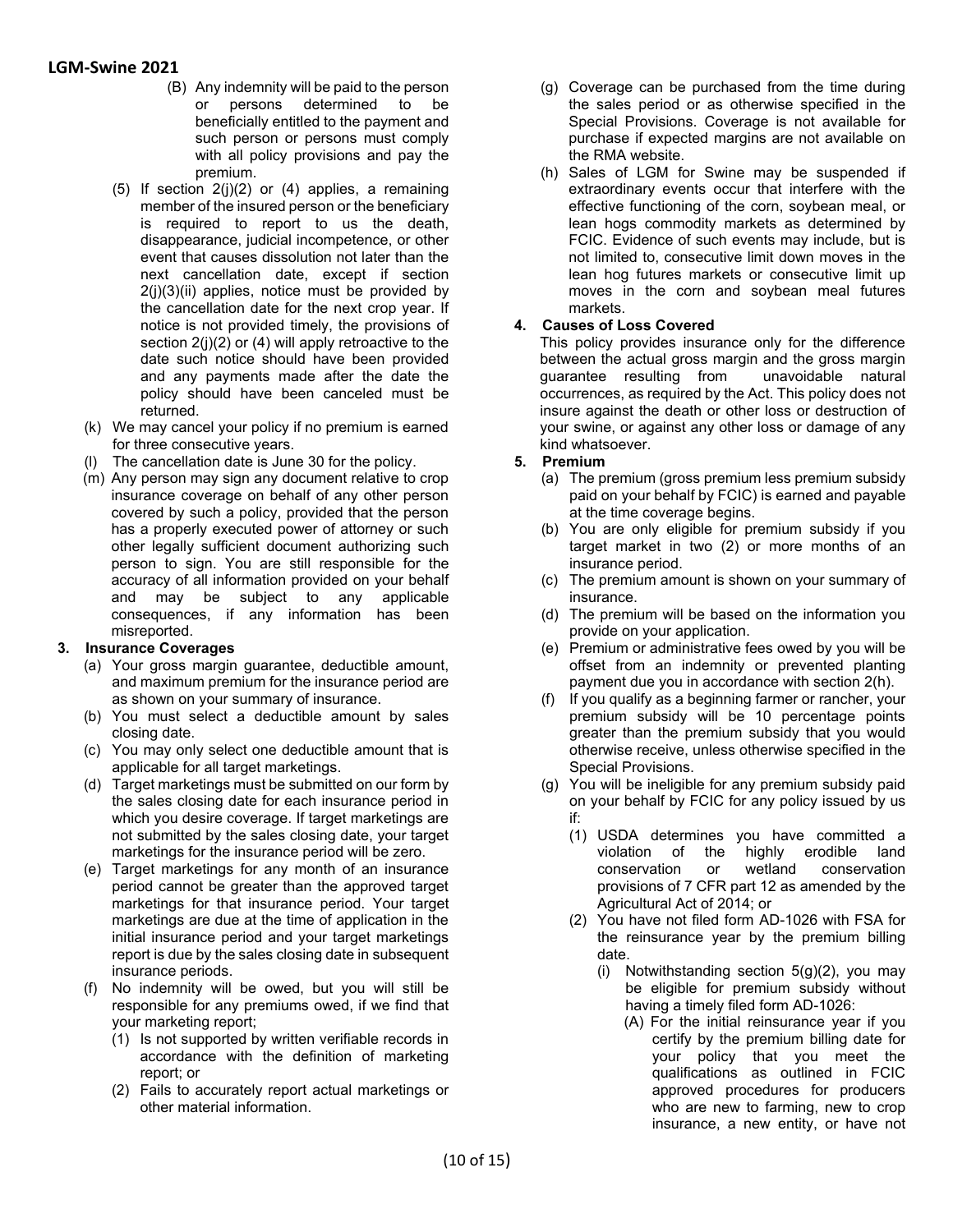previously been required to file form AD-1026; or

- (B) If FSA approves relief for failure to timely file due to circumstances beyond your control or failure to timely provide adequate information to complete form AD-1026 in accordance with the provisions contained in 7 CFR part 12.
- (ii) To be eligible for premium subsidy paid on your behalf by FCIC, it is your responsibility to assure you meet all the requirements for:
	- (A) Compliance with the conservation provisions specified in section 5(g)(1) of this section; and
	- (B) Filing form AD-1026, or successor form, to be properly identified as in compliance with the conservation provisions specified in section 5(g)(1) of this section.

### **6. Insurance Period**

- (a) Coverage begins on your swine on the first day of the second calendar month following the month of the sales closing date. For example, for the contract with a sales closing date in January, coverage will begin on March 1.
- (b) Coverage ends at the earliest of:
	- (1) The last month of the insurance period in which you have target marketings;
	- (2) As otherwise specified in the policy.
	- (3) If the end date is on a Saturday, Sunday, or federal holiday, or, if for any reason the relevant report is not available to us for that day or any other day of the ending period, then the actual ending value will be based on the most recent reports made prior to that date.

### **7. Determining Indemnities**

- (a) In the case of a payable loss on insured swine, we will send you a notice of probable loss approximately ten days after all actual gross margins applicable for the insurance period are released by RMA. You must submit a marketing report, within 15 days of your receipt of the notice of probable loss.
- (b) In the event of loss covered by this policy, we will settle your claim by subtracting the actual total gross margin from the gross margin guarantee. If the result is greater than zero, an indemnity will be paid. Under no circumstances will the indemnity be greater than your total target marketings multiplied by the threeday average CME Group lean hog futures price established at the beginning of the insurance period multiplied by the assumed weight of the swine multiplied by the yield factor.
- (c) In the event that the total of actual marketings are less than 75 percent of the total of targeted marketings for the insurance period, indemnities will be reduced by the percentage by which the total of actual marketings for the insurance period fell below the total of targeted marketings for the period.

### **8. Conformity to Food Security Act**

Although your violation of a number of federal statutes, including the Act, may cause cancellation or termination of the policy or may cause the policy to become void, you should be specifically aware that your policy will be canceled if you are determined to be ineligible to receive benefits under the Act due to violation of the controlled substance provisions (title XVII) of the Food Security Act of 1985 (Pub. L. 99-198) and the regulations published at 7 CFR part 400, subpart F. Your policy will be canceled if you are determined, by the appropriate agency, to be in violation of these provisions. We will recover any and all monies paid to you or received by you during your period of ineligibility, and your premium will be refunded, less a reasonable amount for expenses and handling not to exceed 20 percent of the total premium.

### **9. Amounts Due Us**

- (a) Interest will accrue at the rate of 1.25 percent simple interest per calendar month on any unpaid amount owed to us or on any unpaid administrative fees owed to FCIC.
	- (1) For the purpose of premium amounts owed to us or administrative fees owed to FCIC, interest will start to accrue on the first day of the month following the issuance of the notice by us, provided that a minimum of 30 days have passed from the premium billing date specified in the actuarial documents.
	- (2) We will collect any unpaid amounts owed to us and any interest owed thereon, and, prior to the termination date, we will collect any administrative fees and interest owed thereon to FCIC.
	- (3) After the termination date, FCIC will collect any unpaid administrative fees and any interest owed thereon for any catastrophic risk protection policy and we will collect any unpaid administrative fees and any interest owed thereon for additional coverage policies.
- (b) For the purpose of any other amounts due us, such as repayment of indemnities found not to have been earned, interest will start to accrue on the date that notice is issued to you for the collection of the unearned amount.
	- (1) Amounts found due under this paragraph will not be charged interest if payment is made within 30 days of issuance of the notice by us.
	- (2) The amount will be considered delinquent if not paid within 30 days of the date the notice is issued by us.
- (c) All amounts paid will be applied first to expenses of collection, if any, second, to the reduction of accrued interest, and then to the reduction of the principal balance.
- (d) If we determine that it is necessary to contract with a collection agency or to employ an attorney to assist in collection, you agree to pay all of the expenses of collection.
- (e) The portion of the amounts owed by you for a policy authorized under the Act that are owed to FCIC may be collected in part through administrative offset from payments you receive from United States government agencies in accordance with 31 U.S.C. chapter 37. Such amounts include all administrative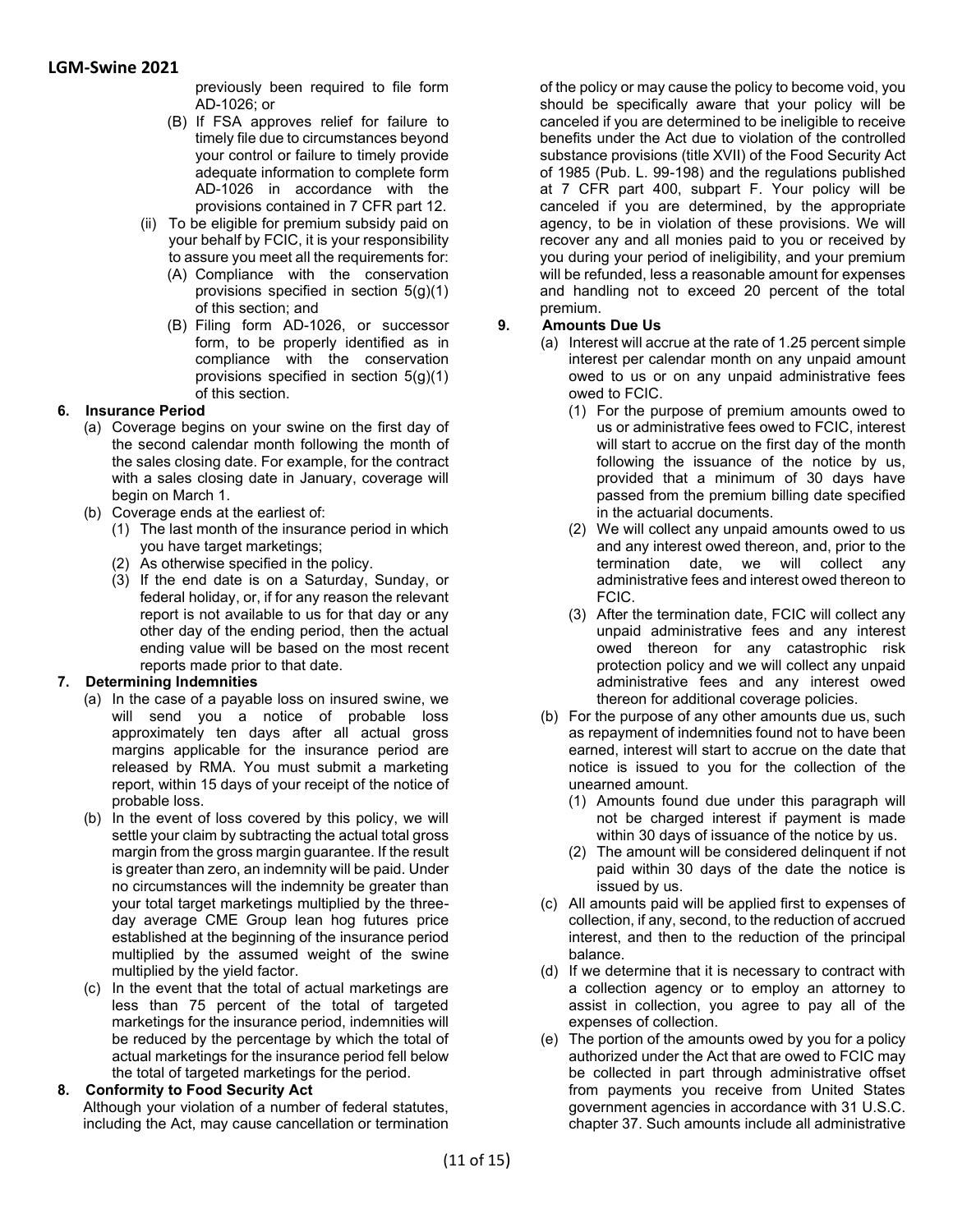fees, and the share of the overpaid indemnities and premiums retained by FCIC plus any interest owed thereon.

#### **10. Legal Action Against Us**

- (a) You may not bring legal action against us unless you have complied with all of the policy provisions.
- (b) If you do take legal action against us, you must do so within 12 months after denial of your claim. Suit must be brought in accordance with the provisions of 7 U.S.C. 1508(j).
- (c) Under no circumstances will we be liable for the payment of damages (compensatory, punitive, or other), attorneys' fees, or other charges in connection with any claim for indemnity, whether we approve or disapprove such claim.

### **11.Payment and Interest Limitations**

We will pay simple interest computed on the net indemnity ultimately found to be due by us or by a final judgment of a court of competent jurisdiction, from and including the 61st day after the date you sign, date and submit to us the properly completed marketing report. Interest will be paid only if the reason for our failure to timely pay is **NOT** due to your failure to provide information or other material necessary for the computation or payment of the indemnity. The interest rate will be that established by the Secretary of the Treasury under section 12 of the Contract Disputes Act of 1978 (41 U.S.C. 611) and published in the Federal Register semiannually on or about January 1 and July 1 of each year, and may vary with each publication.

#### **12.Concealment, Misrepresentation or Fraud**

- (a) If you have falsely or fraudulently concealed the fact that you are ineligible to receive benefits under the Act or if you or anyone assisting you has concealed or misrepresented any material fact relating to this policy:
	- (1) This policy will be void for each insurance period in which the concealment, fraud or misrepresentation occurred; and
	- (2) You may be subject to remedial sanctions in accordance with 7 U.S.C. 1515(h) and 7 CFR part 400, subpart R.
- (b) Voidance of this policy will result in you having to reimburse all indemnities paid for the insurance period for which the voidance was effective.
- (c) Voidance will be effective on the first day of the insurance period for the crop year in which the act occurred and will not affect the policy for subsequent insurance periods unless a violation of this section also occurred in such insurance periods.
- (d) Even though this policy is void, you will still be required to pay the administrative and operating expenses contained on your premium statement to offset costs incurred by us in the service of this policy.
- (e) If you willfully and intentionally provide false or inaccurate information to us or FCIC or you fail to comply with a requirement of FCIC, in accordance with 7 CFR part 400, subpart R, FCIC may impose on you:
	- (1) A civil fine for each violation in an amount not to exceed the greater of:
- (i) The amount of the pecuniary gain obtained as a result of the false or inaccurate information provided or the noncompliance with a requirement of FCIC; or
- (ii) \$10,000; and
- (2) A disqualification for a period of up to 5 years from receiving any monetary or non-monetary benefit provided under each of the following:
	- (i) Any crop insurance policy offered under the Act;
	- (ii) The Farm Security and Rural Investment Act of 2002 (7 U.S.C. 7333 et seq.);
	- (iii)The Agricultural Act of 1949 (7 U.S.C. 1421 et seq.);
	- (iv)The Commodity Credit Corporation Charter Act (15 U.S.C. 714 et seq.);
	- (v) The Agricultural Adjustment Act of 1938 (7 U.S.C. 1281 et seq.);
	- (vi)Title XII of the Food Security Act of 1985 (16 U.S.C. 3801 et seq.);
	- (vii) The Consolidated Farm and Rural Development Act (7 U.S.C. 1921 et seq.); and
	- (viii) Any federal law that provides assistance to a producer of an agricultural commodity affected by a crop or livestock loss or a decline in the prices of agricultural commodities.

### **13. Transfer of Coverage and Right to Indemnity**

If you transfer any number of your swine during the insurance period, you may transfer your coverage rights, if the transferee is eligible for crop or livestock insurance.

- (a) We will not be liable for any more than the liability determined in accordance with your policy that existed before the transfer occurred.
- (b) The transfer of coverage rights must be on our form and will not be effective until approved by us in writing.
- (c) Both you and the transferee are jointly and severally liable for the payment of the premium.
- (d) The transferee has all rights and responsibilities under this policy consistent with the transferee's interest.
- (e) If the transferee is not eligible for livestock insurance for any reason, and the transfer occurs before the final 30 days of the insurance period, then the transferred portion of the coverage will be terminated and no premium for that portion will be refunded.

### **14. Assignment of Indemnity**

- (a) You may assign your right to an indemnity for the crop year only to creditors or other persons to whom you have a financial debt or other pecuniary obligation. You may be required to provide proof of the debt or other pecuniary obligation before we will accept the assignment of indemnity.
- (b) All assignments must be on our form and must be provided to us. Each assignment form may contain more than one creditor or other person to whom you have a financial debt or other pecuniary obligation.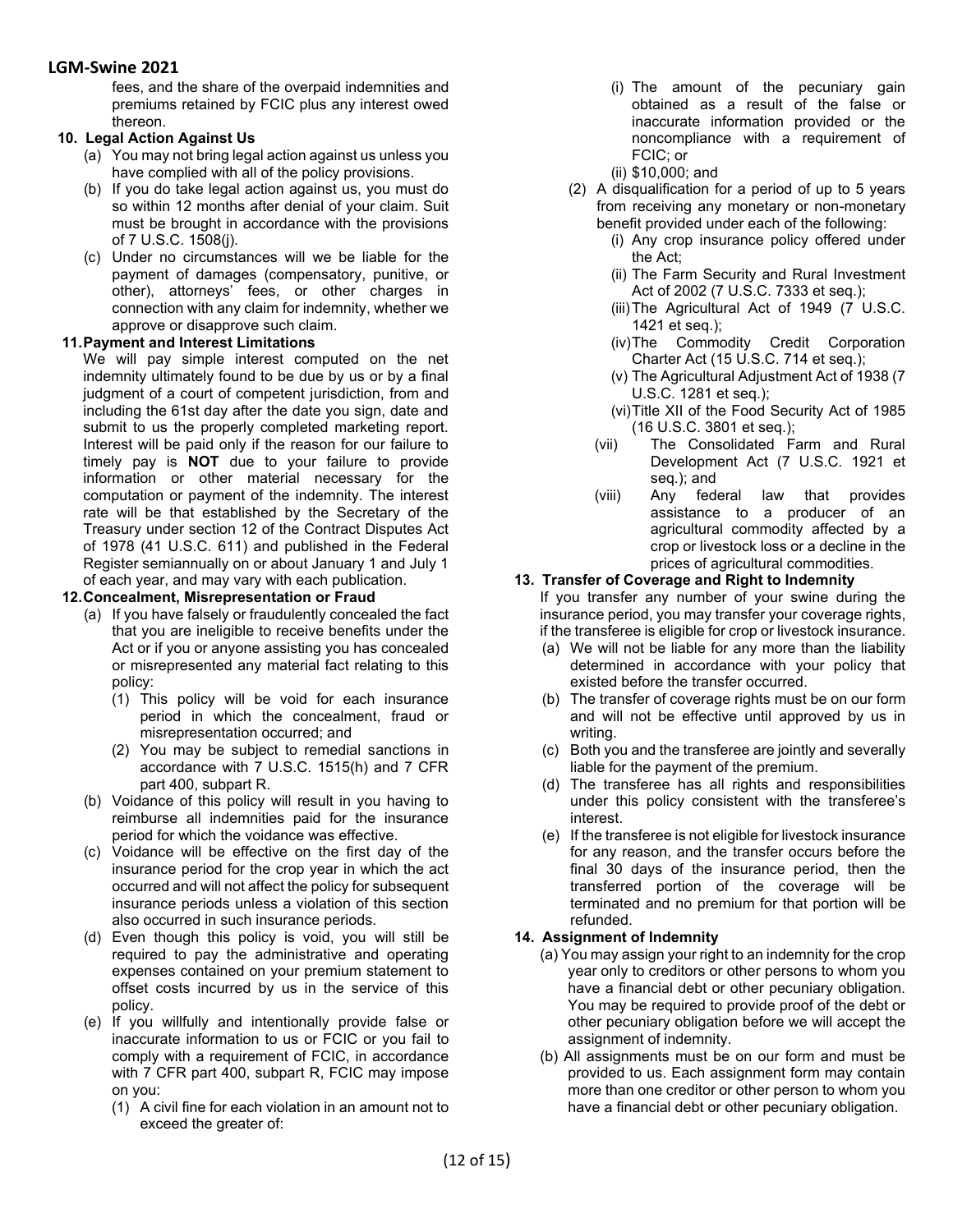- (c) Unless you have provided us with a properly executed assignment of indemnity, we will not make any payment to a lienholder or other person to whom you have a financial debt or other pecuniary obligation even if you may have a lien or other assignment recorded elsewhere. Under no circumstances will we be liable:
	- (1) To any lienholder or other person to whom you have a financial debt or other pecuniary obligation where you have failed to include such lienholder or person on a properly executed assignment of indemnity provided to us; or
	- (2) To pay to all lienholders or other persons to whom you have a financial debt or other pecuniary obligation any amount greater than the total amount of indemnity owed under the policy.
- (d) If we have received the properly executed assignment of indemnity form:
	- (1) Only one payment will be issued jointly in the names of all assignees and you; and
	- (2) Any assignee will have the right to submit all loss notices and forms as required by the policy.
- (e) If you have suffered a loss from an insurable cause and fail to file a claim for indemnity within the period specified in section 7(b), the assignee may submit the claim for indemnity not later than 15 days after the period for filing a claim has expired. We will honor the terms of the assignment only if we can accurately determine the amount of the claim. However, no action will lie against us for failure to do so.

#### **15. Descriptive Headings**

The descriptive headings of the various policy provisions are formulated for convenience only and are not intended to affect the construction or meaning of any of the policy provisions.

#### **16. Notices**

- (a) All notices required to be given by you must be in writing and received by the insurance agent identified in your application within the designated time unless otherwise provided by the notice requirement.
	- (1) Notices required to be given immediately may be by telephone or in person and confirmed in writing.
	- (2) Time of the notice will be determined by the time of our receipt of the written notice. If the date by which you are required to submit a report or notice falls on Saturday, Sunday, or a federal holiday, or if your agent's office is, for any reason, not open for business on the date you are required to submit such notice or report, such notice or report must be submitted on the next business day.
- (b) All policy provisions, notices and communications required to be sent by us to you will be provided by electronic means, unless we do not have the ability to transmit such information to you by electronic means; or you elect to receive a paper copy of such information.
- **17. Applicability of State and Local Statutes**

If the provisions of this policy conflict with statutes of the state or locality in which this policy is issued, the policy provisions will prevail. State and local laws and regulations in conflict with federal statutes or regulations do not apply to this policy.

#### **18. Other Insurance**

Nothing in this section prevents you from obtaining other insurance not authorized under the Act. However, unless specifically required by policy provisions, you must not obtain any other livestock insurance issued under the authority of the Act on the insured swine. If you cannot demonstrate that you did not intend to have more than one policy or endorsement in effect, you may be subject to the consequences authorized under this policy, the Act, or any other applicable statute. If you can demonstrate that you did not intend to have more than one policy in effect (For example, an application to transfer your policy or written notification to an insurance provider that states you want to purchase, or transfer, insurance and you want any other policies for the livestock canceled would demonstrate you did not intend to have duplicate policies), and:

- (1) Both are for LGM policies, the policy with the earliest date of application will be in force and the other policy will be void, unless both policies are with:
	- (i) The same insurance provider and the insurance provider agrees otherwise; or
	- (ii) Different insurance providers and both insurance providers agree otherwise.
- (2) One policy is LGM and the other is a livestock policy insuring the same swine for the insurance period, the policy with the earliest date of endorsement for the insurance period will be in force and the other endorsement will be void.

#### **19. Access to Insured Swine and Records, and Record Retention**

- (a) We, and any employee of USDA, reserve the right to examine the insured swine, and all records relating to the breeding, farrowing, feeding, finishing, and sale of the swine as often as we reasonably require during the record retention period.
- (b) For three years after the end of the insurance period, you must retain, and provide upon our request, or the request of any USDA employee, complete records of the purchase, feeding, shipment, sale, or other disposition of all the insured swine. This requirement also applies to the records to establish the basis for the marketing report for each insurance period. You must also provide upon our request, or the request of any USDA employee, separate records showing the same information from any swine not insured. We may extend the record retention period beyond three years by notifying you of such extension in writing. Your failure to keep and maintain such records will result in no indemnity being due and since the denial of indemnity is based on a breach of the policy for the insurance period, you will still be required to pay all premiums owed.
- (c) Any person designated by us, and any employee of USDA, will, at any time during the record retention period, have access: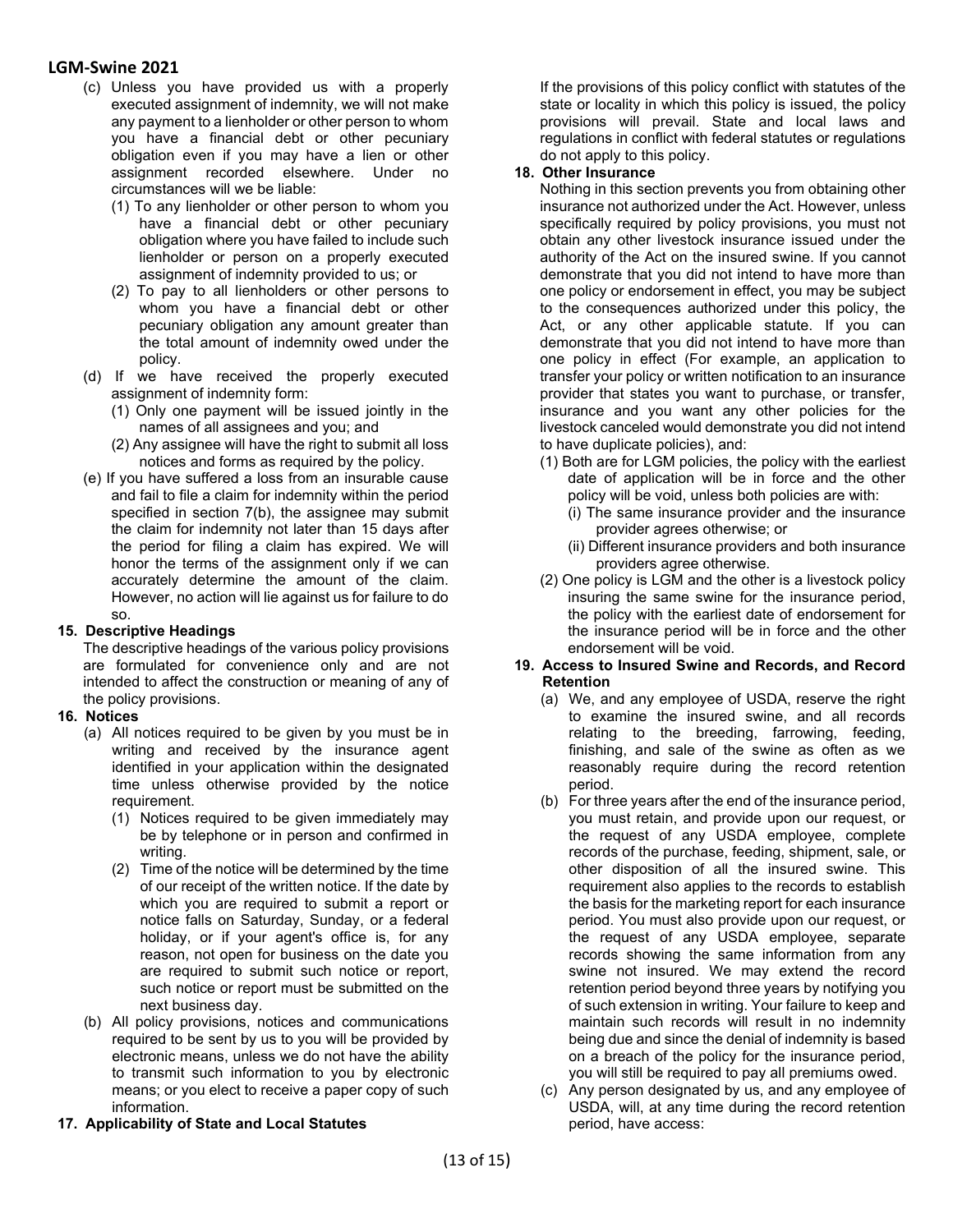- (1) To any records relating to this insurance at any location where such records may be found or maintained; and
- (2) To the farm.
- (d) By applying for insurance under the authority of the Act or by continuing insurance for which you previously applied, you authorize us, or any person acting for us, to obtain records relating to the insured swine from any person who may have custody of those records including, but not limited to, packers, banks, shippers, sale barns, terminals, cooperatives, associations, and accountants. You must assist us in obtaining all records which we request from third parties.

#### **20. Arbitration**

- (a) If you and we fail to agree on any determination made by us, the disagreement may be resolved through mediation in accordance with section 20(g). If resolution cannot be reached through mediation, or you and we do not agree to mediation, the disagreement must be resolved through arbitration in accordance with the rules of the American Arbitration Association (AAA), except as provided in sections 20(c) and (f), and unless rules are established by FCIC for this purpose. Any mediator or arbitrator with a familial, financial or other business relationship to you or us, or our agent or loss adjuster, is disqualified from hearing the dispute.
	- (1) All disputes involving determinations made by us are subject to mediation or arbitration. However, if the dispute in any way involves a policy or procedure interpretation, regarding whether a specific policy provision or procedure is applicable to the situation, how it is applicable, or the meaning of any policy provision or procedure, either you or we must obtain an interpretation from FCIC in accordance with 7 CFR part 400, subpart X or such other procedures as established by FCIC. (i) Any interpretation by FCIC will be binding in
		- any mediation or arbitration. (ii) Failure to obtain any required interpretation
		- from FCIC will result in the nullification of any agreement or award.
		- (iii)An interpretation by FCIC of a procedure may be appealed to the National Appeals Division in accordance with 7 CFR part 11.
	- (2) Unless the dispute is resolved through mediation, the arbitrator must provide to you and us a written statement describing the issues in dispute, the factual findings, the determinations and the amount and basis for any award and breakdown by claim for any award. The statement must also include any amounts awarded for interest. Failure of the arbitrator to provide such written statement will result in the nullification of all determinations of the arbitrator. All agreements reached through settlement, including those resulting from mediation, must be in writing and contain at a

minimum a statement of the issues in dispute and the amount of the settlement.

- (b) Regardless of whether mediation is elected:
	- (1) The initiation of arbitration proceedings must occur within one year of the date we denied your claim or rendered the determination with which you disagree, whichever is later;
	- (2) If you fail to initiate arbitration in accordance with section 20(b)(1) and complete the process, you will not be able to resolve the dispute through judicial review;
	- (3) If arbitration has been initiated in accordance with section 20(b)(1) and completed, and judicial review is sought, suit must be filed not later than one year after the date the arbitration decision was rendered; and
	- (4) In any suit, if the dispute in any way involves a policy or procedure interpretation, regarding whether a specific policy provision or procedure is applicable to the situation, how it is applicable, or the meaning of any policy provision or procedure, an interpretation must be obtained from FCIC in accordance with 7 CFR part 400, subpart X or such other procedures as established by FCIC. Such interpretation will be binding.
- (c) Any decision rendered in arbitration is binding on you and us unless judicial review is sought in accordance with section 20(b)(3). Notwithstanding any provision in the rules of the AAA, you and we have the right to judicial review of any decision rendered in arbitration.
- (d) If you disagree with any determination made by FCIC or any claim where FCIC is directly involved in the claims process or directs us in the resolution of the claim, you may obtain an administrative review in accordance with 7 CFR part 400, subpart J (administrative review) or appeal in accordance with 7 CFR part 11 (appeal).
	- (1) If you elect to bring suit after completion of any appeal, such suit must be filed against FCIC not later than one year after the date of the decision rendered in such appeal.
	- (2) Such suit must be brought in the United States district court for the district in which the insured acreage is located.
	- (3) Under no circumstances can you recover any attorney fees or other expenses, or any punitive, compensatory or any other damages from FCIC.
- (e) In any mediation, arbitration, appeal, administrative review, reconsideration or judicial process, the terms of this policy, the Act, and the regulations published at 7 CFR chapter IV, including the provisions of 7 CFR part 400, subpart P, are binding. Conflicts between this policy and any state or local laws will be resolved in accordance with section 31. If there are conflicts between any rules of the AAA and the provisions of your policy, the provisions of your policy will control.
- (f) To resolve any dispute through mediation, you and we must both: